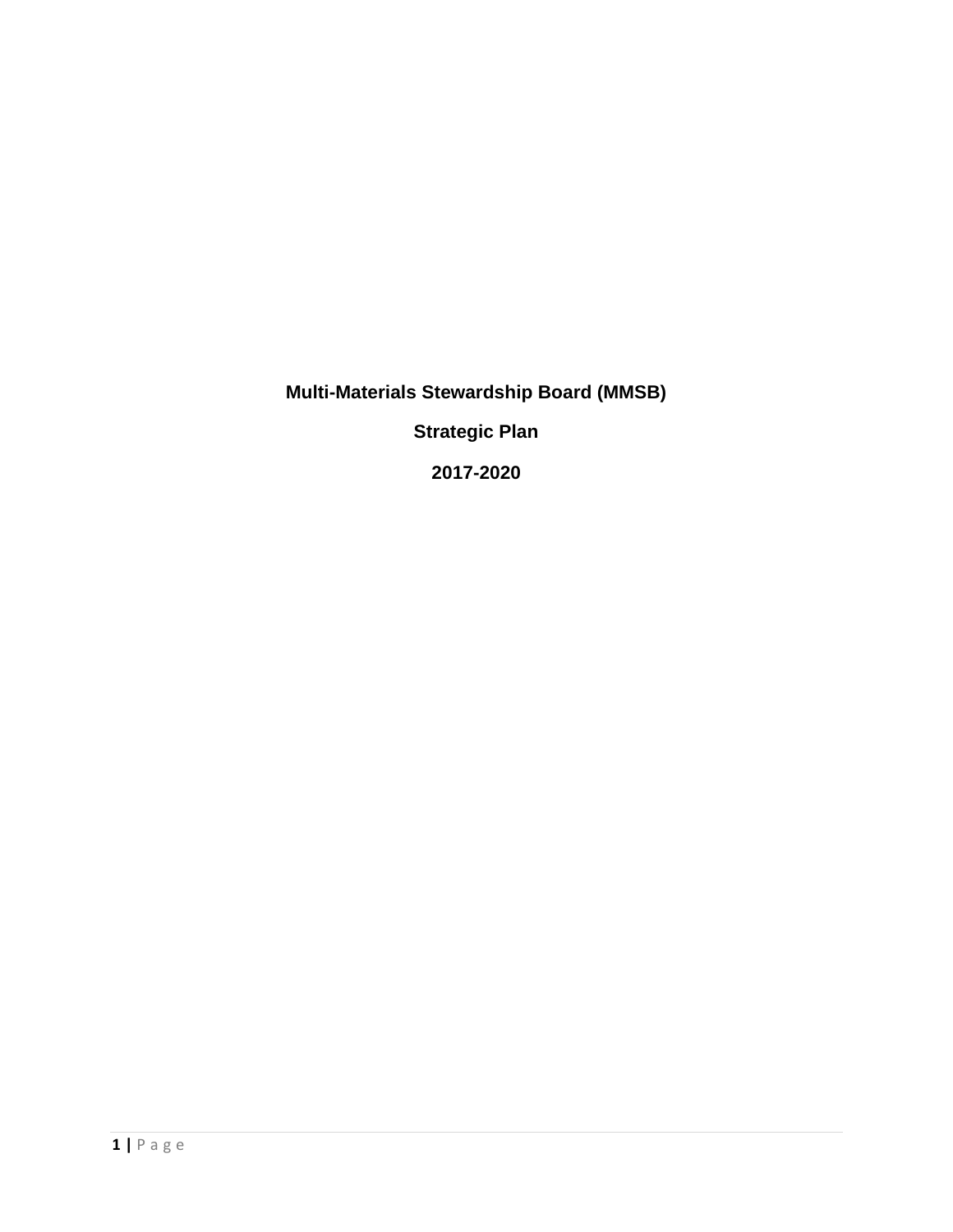#### **MESSAGE FROM THE CHAIR**

On behalf of the Board of Directors of the Multi-Materials Stewardship Board (MMSB), I am pleased to present the strategic plan for MMSB for the period April 1, 2017 to March 31, 2020. This plan has been prepared in accordance with the Transparency and Accountability Act and the Guidelines for Performance Based Planning for Category 1 Government Entities.

This strategic plan focuses on outcomes and the key goals and objectives to be accomplished by MMSB during the three year period, taking into consideration the strategic directions of Government. The 2017-2020 strategic plan builds on the vision and goals established for MMSB in its 2014-2017 plan and in conjunction with an internal assessment of the emerging issues and challenges facing MMSB over the next planning cycle.

The Board of Directors of MMSB acknowledges that it is accountable as a whole for the preparation of this plan and for achieving the goals and objectives outlined herein.

amie Chippett . Chair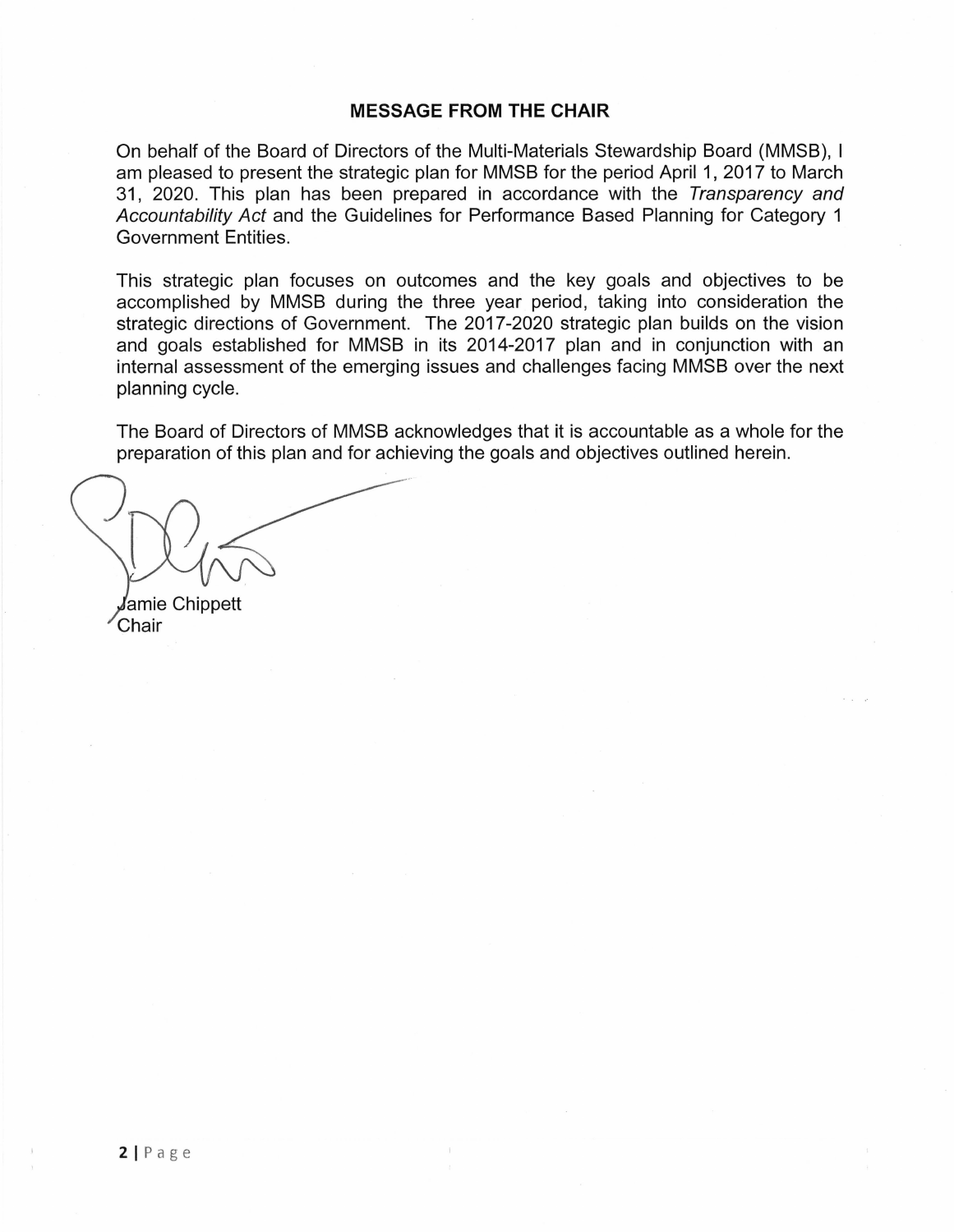# **TABLE OF CONTENTS**

| <b>Strategic Issues</b> |                                               |  |
|-------------------------|-----------------------------------------------|--|
| Issue 1:                | Waste Diversion Program Performance Growth  8 |  |
| Issue 2:                |                                               |  |
| <b>Issue 3:</b>         | Knowledge and Information Enhancement 11      |  |
|                         |                                               |  |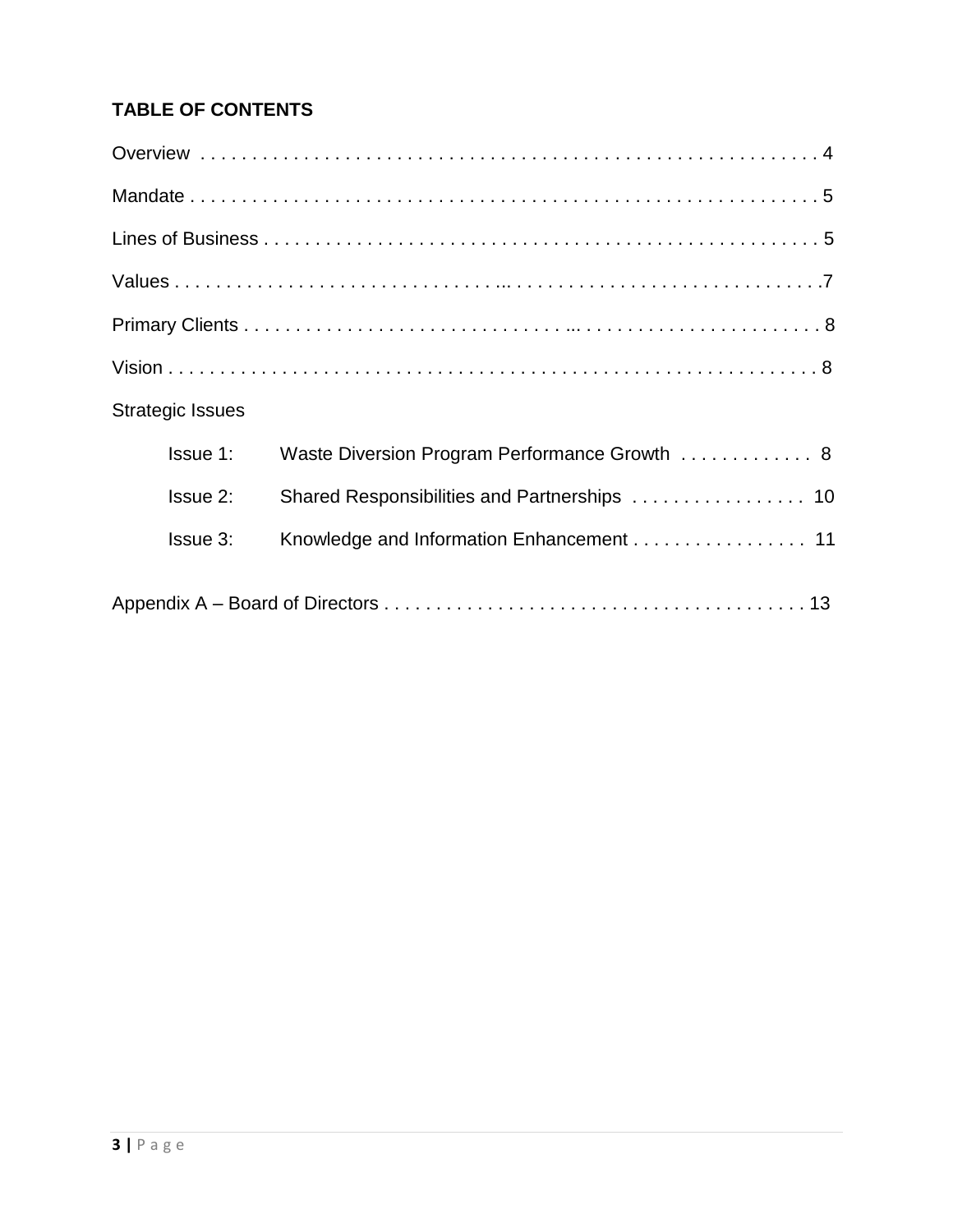## **OVERVIEW**

The Multi-Materials Stewardship Board (MMSB) is a Crown agency of the Government of Newfoundland and Labrador that reports to the Minister of Municipal Affairs and Environment (Minister). Established in 1996, MMSB supports and promotes sustainable waste management on a province-wide basis through the development and implementation of public education and waste diversion programs, in accordance with provincial legislation and informed by the Provincial Solid Waste Management Strategy.

The delivery of this mandate is achieved through collaboration with the Department of Municipal Affairs and Environment (MAE), Service NL and third-party contracted service providers such as Green Depot operators, as well as with stakeholders such as regional waste management authorities, municipalities and environmental industry associations.

MMSB is governed by a Board of Directors appointed by the Lieutenant Governor in Council. The Board is comprised of representatives from stakeholder groups, as well as members at-large; additional information on the Board of Directors is provided in Appendix (A). The Board is responsible and accountable for the overall business affairs of MMSB and performs three fundamental roles:

- setting direction for achieving the mandate of the organization;
- developing strategic policy that ensures the organization fulfills its mandate and key responsibilities; and
- providing general oversight of the organization.

The day-to-day work of MMSB is carried out by management and staff employed by the Board under the direction of a Chief Executive Officer (CEO). Its current corporate structure is made up of a head office located in Mount Pearl with 17 professional and administrative employees and a field office also in Mount Pearl with two employees. Of the 19 MMSB employees, seven are male and 12 are female.

As a self-financed Crown Agency, MMSB does not receive funding from the Government of Newfoundland and Labrador. Its revenues are derived from levies applied on used beverage containers and used tires, in accordance with provincial legislation, as well as from the sale of recyclable materials collected through its waste diversion programs. MMSB's anticipated operating revenue in 2017-18 is approximately \$28.4 million. Operating expenditures are approximately \$27.4 million with an additional \$2 million allocated to the Waste Management Trust Fund, which helps advance sustainable waste management in Newfoundland and Labrador. Total committed assets in the Trust Fund as of April 1, 2017 are approximately \$3.1 million.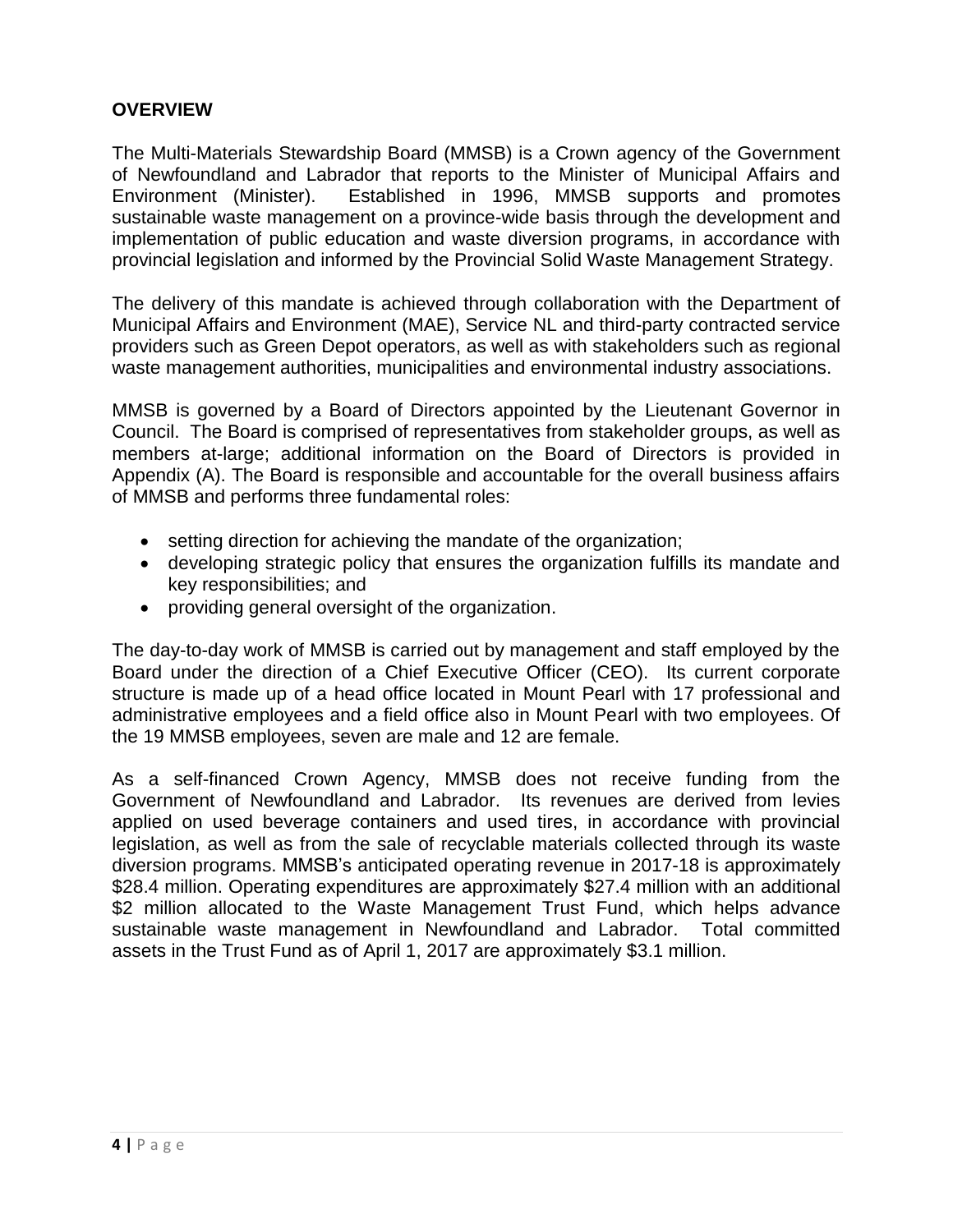### **MANDATE**

The mandate of MMSB is derived from the *Environmental Protection Act* and accompanying *Waste Management Regulations*. MMSB is mandated through these legislative and policy instruments, and guided by the Provincial Solid Waste Management Strategy, to advance sustainable waste management in Newfoundland and Labrador with a focus on waste diversion and reduction to protect the long-term health and well-being of our environment and communities.

### **LINES OF BUSINESS**

In delivering its mandate, MMSB is responsible for two lines of business as follows:

1. Waste Diversion

MMSB develops, manages and administers the implementation of provincial waste diversion programs in accordance with the *Waste Management Regulations* or as authorized through policy directives issued by the Minister (arising from recommendations made by the Board of Directors of MMSB) as well as through priorities established by the Canadian Council of Ministers of the Environment. Existing waste diversion programs provided by MMSB include:

- A province-wide Used Beverage Container Recycling Program that is administered as a deposit-refund system in accordance with specific parameters established under the *Waste Management Regulations.* This program is financed through deposits applied on the sale of ready-to-serve beverage containers*.*
- A province-wide retailer-based Used Tire Management Program that is administered in accordance with specific parameters established under the *Waste Management Regulations.* This program is financed through an environmental fee applied on the sale of new highway tires*.*

In addition, MMSB works with MAE to research and develop Extended Producer Responsibility (EPR) regulations. MMSB is also responsible for ensuring that industry complies with approved timelines, operational requirements and diversion targets as established in EPR program plans. Industry manufacturers, importers and distributors are responsible for program development, implementation and ongoing management of EPR programs. Currently, the paint and electronics industries operate EPR programs in Newfoundland and Labrador in accordance with the *Waste Management Regulations*.

To further inform and advance waste diversion practices, MMSB collects, analyzes and reports on provincial waste generation and diversion data. MMSB works with industry partners to conduct research, provide counsel and develop demonstration projects and new waste diversion initiatives that strive to maximize economic and employment benefits and advance sustainable waste management.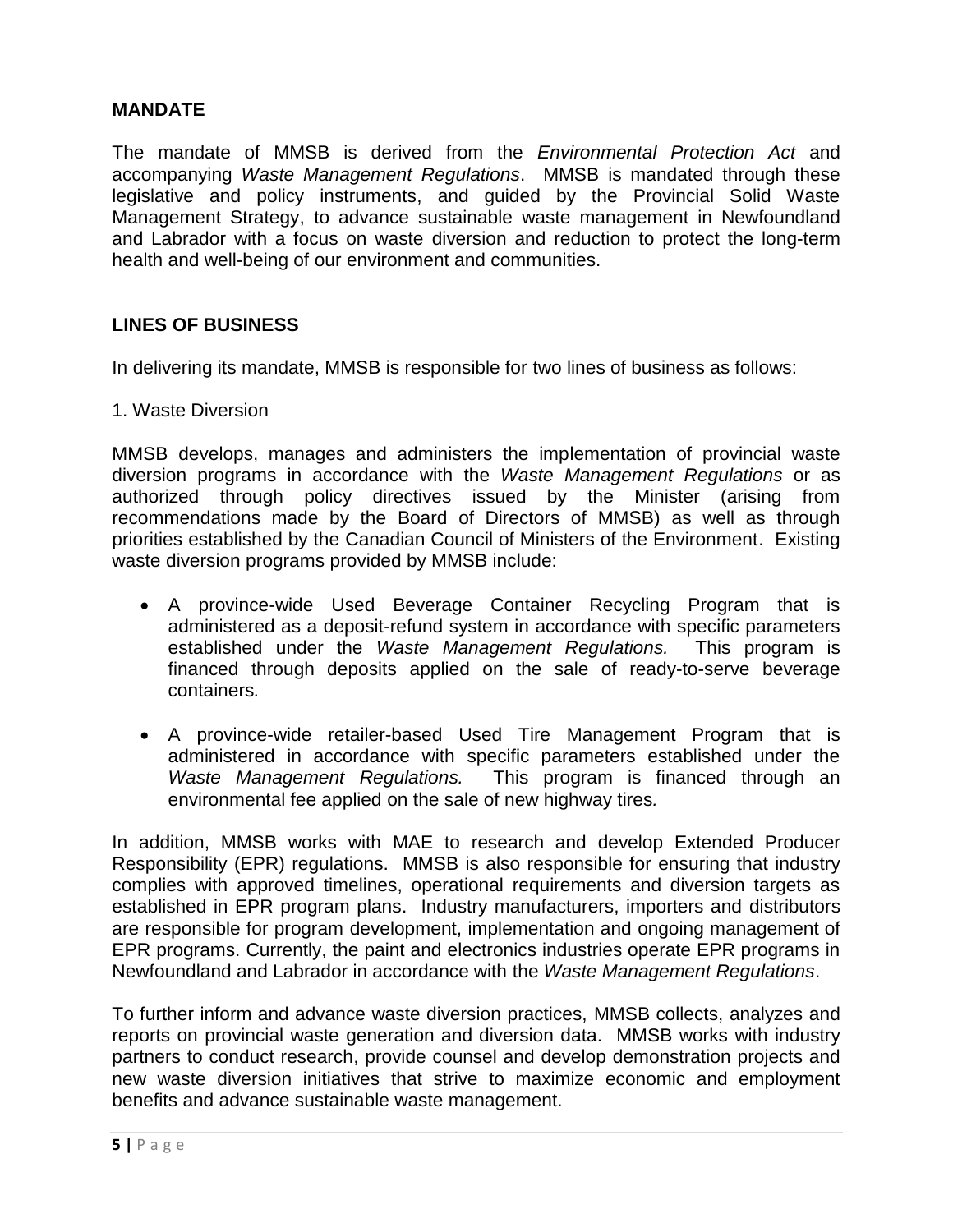### 2. Public Education

Awareness of and participation in sustainable waste management practices and programs are critical to ensuring a clean and healthy environment throughout Newfoundland and Labrador. As such, MMSB is guided by the principles of the waste management hierarchy, which places emphasis on reduce, reuse and recycle, to develop and manage province-wide public education initiatives that encourage a fundamental shift in attitudes and behaviours toward managing waste.

Public education initiatives focus on promoting MMSB's Used Beverage Container Recycling Program and Used Tire Management Program and target a range of public audiences, industry stewards and brand owners. MMSB also develops and delivers education programs that promote environmental stewardship among schools, businesses and community groups. These programs include presentations and resources on a range of topics such as waste reduction, backyard composting, safe disposal of hazardous waste, waste audits and recycling.

Complementary to this province-wide effort, MMSB works in partnership with regional waste management authorities to develop and implement education initiatives that help inform residents and businesses about local waste management services and programs.

Regional support includes strategic planning, counsel and development of educational resources to increase awareness and encourage participation in local waste management programs such as recycling programs, community composting and special collection events. MMSB also provides public education support for regional demonstration projects funded through the Waste Management Trust Fund.

All public education activities are informed, monitored and evaluated through ongoing research, analytics and planning processes designed to assess attitudes and behaviours related to waste reduction, recycling and other waste diversion activities.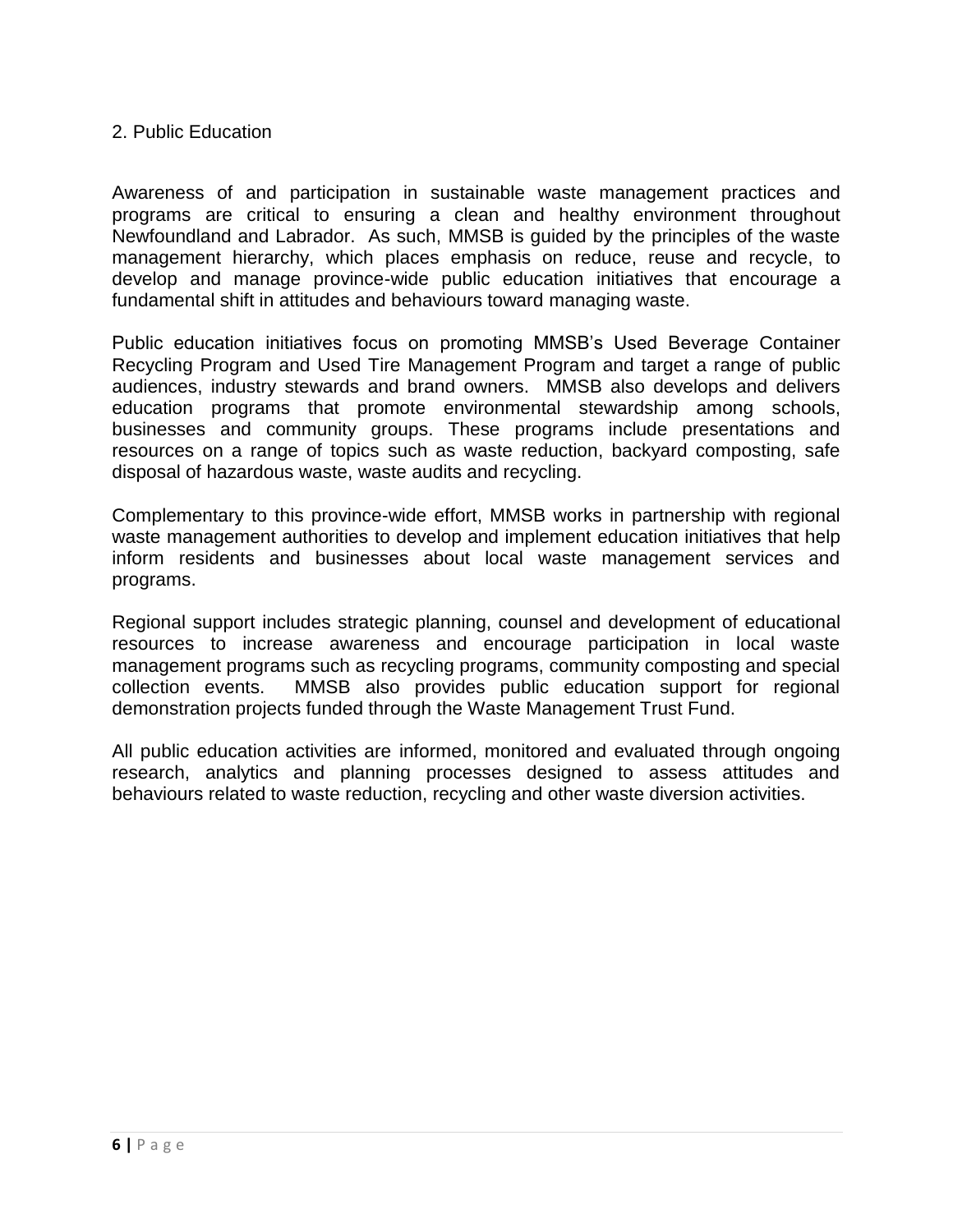## **VALUES**

MMSB's organizational culture promotes a number of important values at both the Board level and among staff. Values are the fundamental principles that guide behaviour and decision-making within an organization. Core values promote and explain the essential character of an organization, while behavioural statements guide action at all levels within the organization.

#### **CORE VALUES BEHAVIOURAL STATEMENTS**

- Leadership Individuals play an active role in safeguarding, promoting and enhancing the mandate of MMSB in the public domain and lead by example by adopting progressive waste reduction and recycling practices in their behaviours and actions.
- Openness Individuals demonstrate openness through collaboration, consultation, partnership and teamwork with co-workers, stakeholders and clients.
- Innovation **Individuals** continuously seek out new and better ways to meet business and operational challenges.
- Respect **Individuals interact with clients, co-workers and stakeholders** in a considerate manner, listening to and considering the views and perspectives of others. Respect is also demonstrated through the timely response to inquiries, by fulfilling commitments made to others and by keeping coworkers, stakeholders and clients informed in a timely manner of significant issues and developments that directly affect them.
- Integrity **Individuals** are sensitive to real or perceived conflicts of interest in carrying out their duties (by self-identifying them and taking the necessary action to address them) and apply the highest ethical standards in their conduct at all times.
- Continuous Learning Individuals keep informed of the general policies and business affairs of MMSB and actively seek out opportunities to enhance their skills and ability to perform their duties at the highest professional standard possible.
- Adaptability **Individuals** openly embrace and adapt to change, both internal and external to the organization.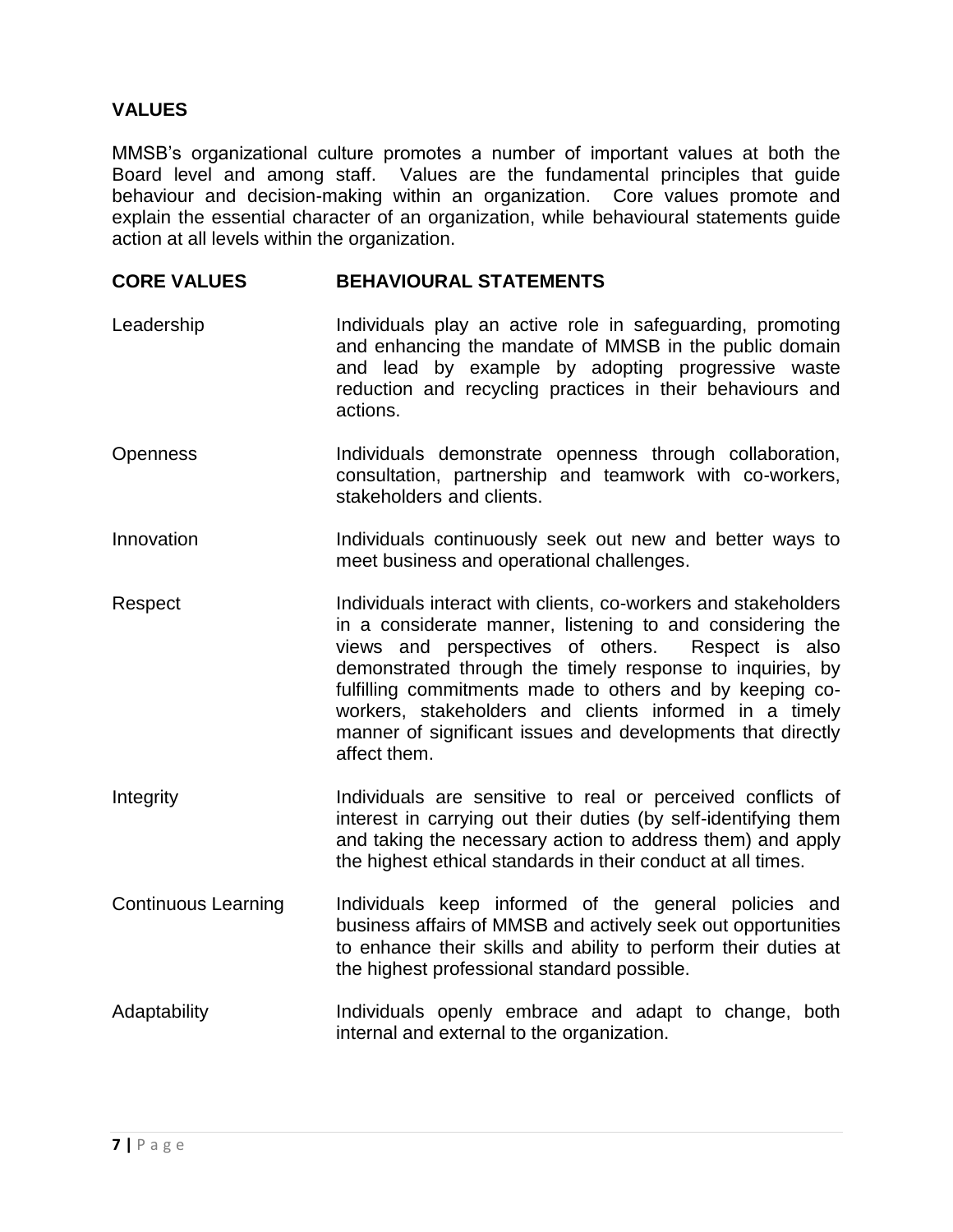## **PRIMARY CLIENTS**

MMSB's primary clients are those key individuals, groups and organizations who are the principal beneficiaries of our lines of business and include the following:

- Residents general public of Newfoundland and Labrador;
- Commercial industrial, commercial and institutional (ICI) sectors
- Waste managers regional waste management authorities and municipalities
- Waste management and recycling industry waste collectors, processors and recyclers
- Environmental industry associations and organizations

### **VISION**

A clean and healthy environment throughout Newfoundland and Labrador, founded in part on a sustainable waste management system that incorporates effective waste diversion practices and behaviours on the part of all Newfoundlanders and Labradorians.

### **STRATEGIC ISSUES**

In consideration of government's strategic directions and MMSB's mandate and financial resources, the following areas have been identified as key priorities for MMSB over the next three years. Specifically, achieving sustainable waste management and better outcomes requires collaboration across the public sector, partnerships with industry stakeholders and working with all Newfoundlanders and Labradorians.

The goals identified for each strategic issue reflect the results expected in the threeyear timeframe while the objectives provide an annual focus. Indicators are provided for both the goal and the first year's objective to assist both MMSB in monitoring and evaluating success.

### **1. Waste Diversion Program Performance and Growth**

MMSB develops, manages and administers provincial waste diversion programs and services in accordance with government direction as prescribed in the *Waste Management Regulations*. Existing waste diversion programs provided by MMSB include the Used Beverage Container Recycling Program and Used Tire Management Program. MMSB must strengthen existing recycling and waste diversion programs by achieving operational and administrative efficiencies; expanding customer engagement and program steward/brand owner communications; and increasing recovery.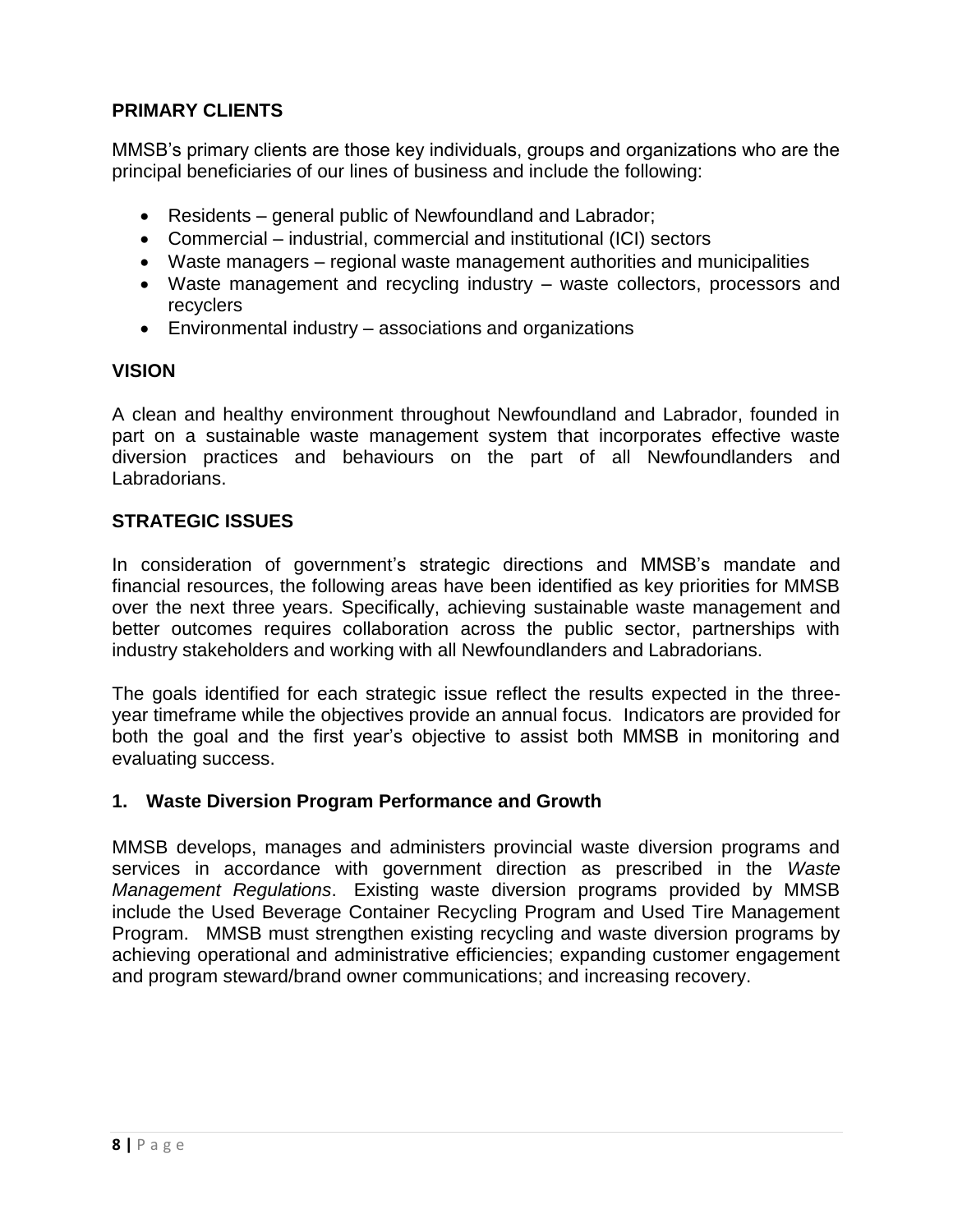| Goal 1                                                                                                                                                       | <b>Indicators</b>                                                                                                                                                                                                                                                                                                                                                                                                                                |
|--------------------------------------------------------------------------------------------------------------------------------------------------------------|--------------------------------------------------------------------------------------------------------------------------------------------------------------------------------------------------------------------------------------------------------------------------------------------------------------------------------------------------------------------------------------------------------------------------------------------------|
| By March 31, 2020, MMSB<br>will have improved<br>performance of the used<br>beverage container recycling<br>program and the used tire<br>management program. | 1. Increased public awareness and engagement in<br>MMSB waste diversion programs.<br>2. Increased the number of people participating in<br>MMSB's used beverage container recycling program<br>and used tire management program.<br>3. Increased the number of beverage containers and<br>used tires recovered.<br>4. Improved compliance by program<br>stewards<br>(manufacturers, distributors and/or retailers) and<br>Green Depot operators. |

### **1. Waste Diversion Program Performance and Growth**

### **Objective 1.1**

By March 31, 2018, MMSB will have identified and commenced implementation of new initiatives to strengthen the Used Beverage Container Recycling Program and Used Tire Management Program.

### **Indicators**

- 1. Reviewed operational and public education plans as well as administrative processes.
- 2. Identified waste diversion opportunities and action items.
- 3. Enhanced program steward communications and resources.
- 4. Increased public awareness and engagement.
- 5. Increased program recovery.

#### **Objective 1.2**

By March 31, 2019, MMSB will have advanced implementation of new initiatives to strengthen its Used Beverage Container Recycling Program and Used Tire Management Program.

### **Objective 1.3**

By March 31, 2020, MMSB will have further advanced implementation of new initiatives to strengthen its Used Beverage Container Recycling Program and Used Tire Management Program.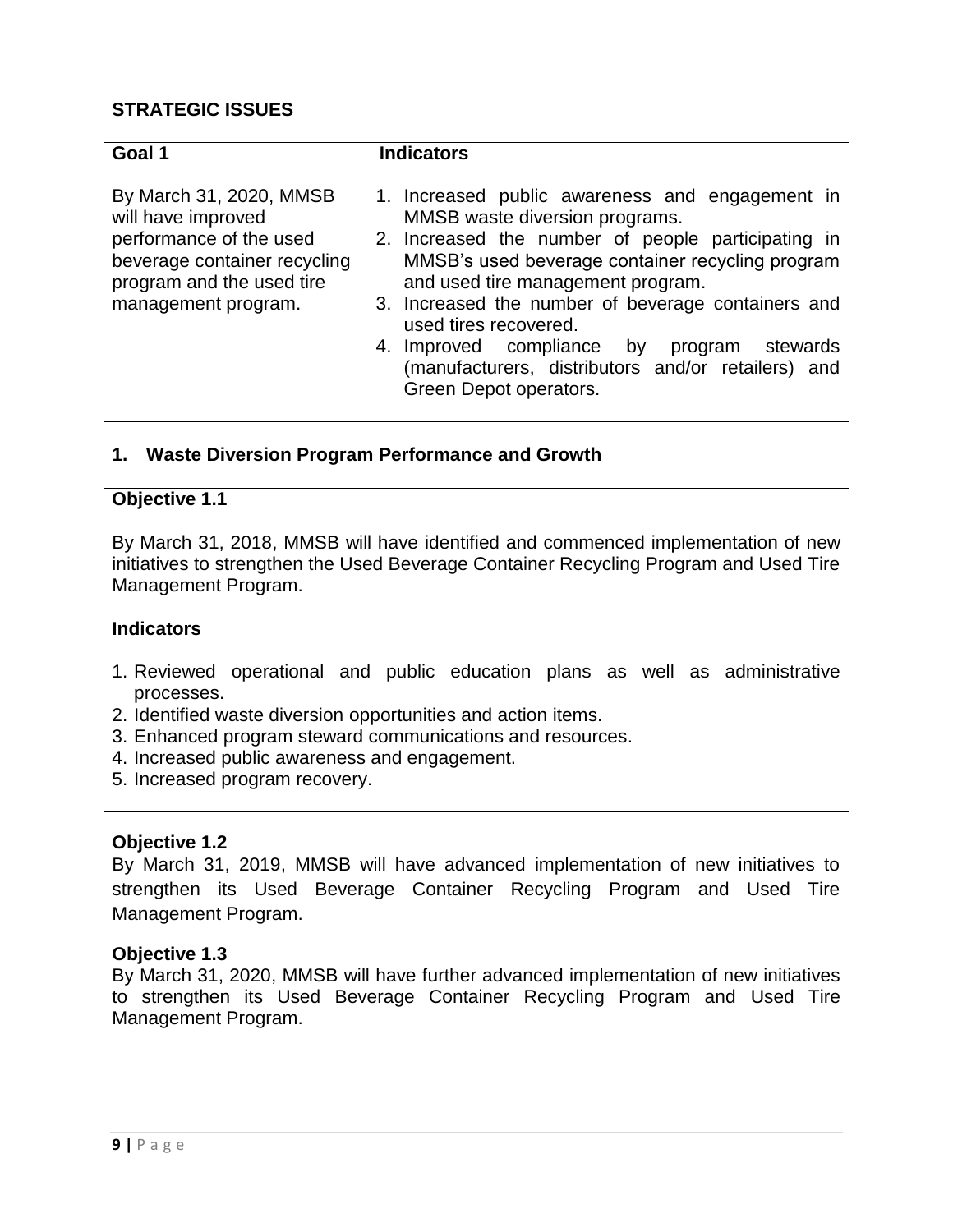### **2. Shared Responsibility and Partnerships**

Residents, communities, industries, regional waste management authorities and government all share responsibilities advancing the implementation of the Provincial Solid Waste Management Strategy and achieving sustainable waste management. As such, MMSB must work collaboratively with these stakeholders in an effort to effectively manage solid waste and ensure a cleaner and healthier environment. This work will include proactive and coordinated communications with stakeholders; advancing product stewardship by industry; waste diversion policy and program development; providing strategic counsel and support to help with the implementation of community, regional, provincial and national plans; and ensuring stakeholders work together to make decisions to deliver enhanced and new solid waste management services and programs.

| Goal 2                                                                                                                           | <b>Indicators</b>                                                                                                                                                                                                         |
|----------------------------------------------------------------------------------------------------------------------------------|---------------------------------------------------------------------------------------------------------------------------------------------------------------------------------------------------------------------------|
| By March 31, 2020, MMSB<br>will have advanced<br>sustainable waste<br>management through<br>increased stakeholder<br>engagement. | 1. Enhanced support of community and regional waste<br>diversion plans and initiatives.<br>2. Advanced industry-led waste diversion initiatives.<br>3. Increased awareness and participation in MMSB<br>funding programs. |

### **Objective 2.1**

By March 31, 2018, MMSB will have developed and commenced implementation of initiatives to enhance stakeholder participation in sustainable waste management activities.

### **Indicators**

- 1. Worked with stakeholders to assess and identify opportunities to establish new and strengthen existing partnerships and initiatives.
- 2. Developed and commenced implementation of required activities to enhance stakeholder participation in sustainable waste management.
- 3. Continued work with provincial and territorial jurisdictions to advance sustainable waste management policy in Newfoundland and Labrador that is consistent with national direction.
- 4. Enhanced targeted communications outreach about funding opportunities.
- 5. Developed and provided new resources and training to regional waste management authorities, supporting the development and implementation of regional public education plans.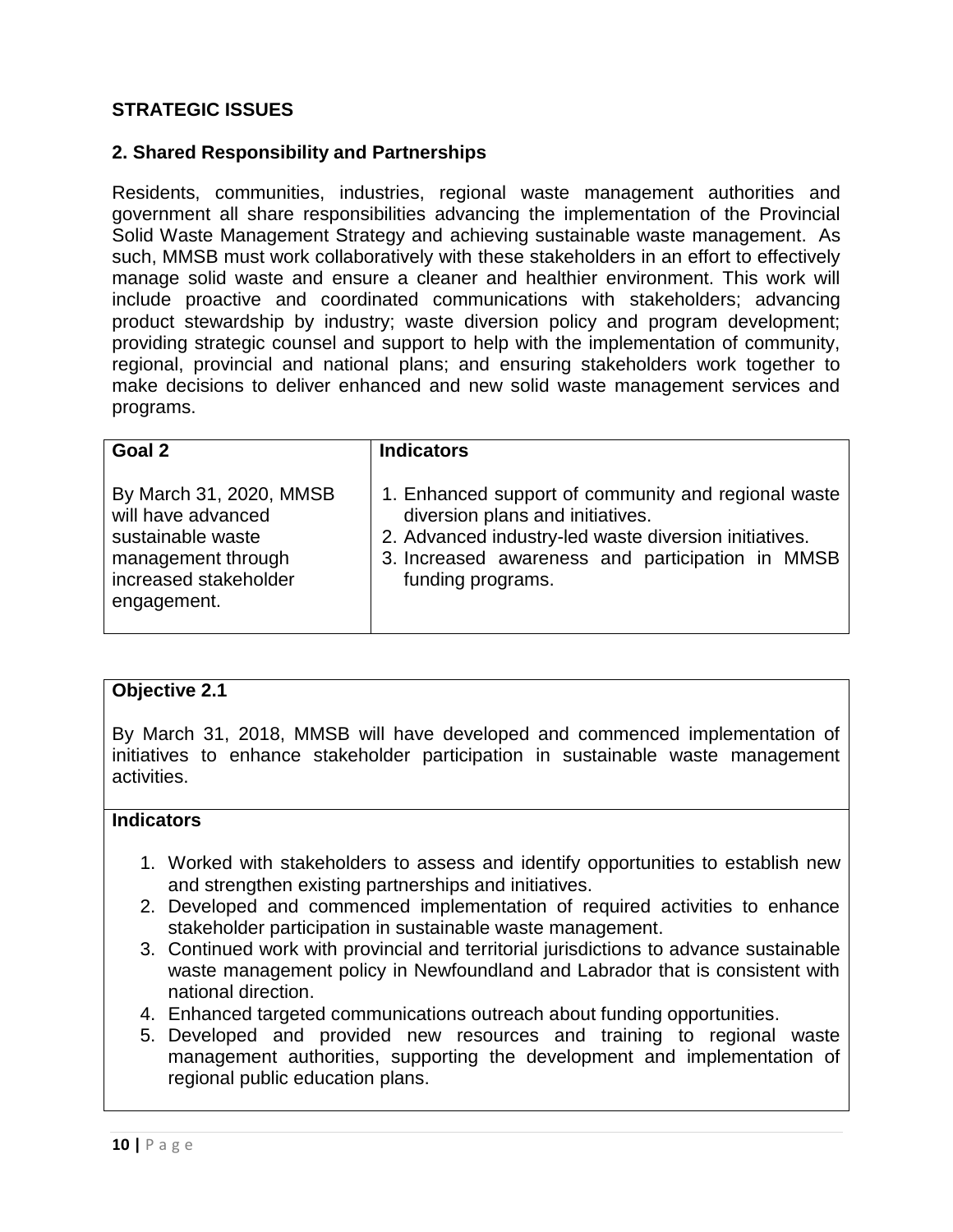#### **Objective 2.2**

By March 31, 2019, MMSB will have advanced implementation of initiatives to enhance stakeholder participation in sustainable waste management.

#### **Objective 2.3**

By March 31, 2020, MMSB will have further advanced implementation initiatives and advanced a new framework to enhance stakeholder participation in sustainable waste management.

#### **3. Knowledge and Information Enhancement**

MMSB is always striving to advance sustainable waste management with a focus on improving waste reduction and diversion – knowledge and information are essential to achieving this. In an effort to inform the development of programs, services and resources, MMSB needs to fully understand waste generation, composition, reduction and diversion as well as associated attitudes and behaviours. Newfoundlanders and Labradorians also need to be knowledgeable about sustainable waste management practices and have access to information to become engaged and take action. Research, data collection and analysis will be key components to improving our understanding of sustainable waste management and to helping identify best practices and solutions. Proactive, sustained and targeted communication and distribution of information are also critical to achieving waste diversion goals.

| Goal 3                                                                                                                                     | <b>Indicators</b>                                                                                                                                                                                                                          |
|--------------------------------------------------------------------------------------------------------------------------------------------|--------------------------------------------------------------------------------------------------------------------------------------------------------------------------------------------------------------------------------------------|
| By March 31, 2020, MMSB<br>will have increased<br>knowledge and awareness of<br>sustainable waste<br>management practices and<br>programs. | 1. Enhanced data collection, research and analysis.<br>2. Increased access to information about sustainable<br>waste management practices and programs.<br>3. Increased engagement in public education initiatives<br>over benchmark data. |

#### **Objective 3.1**

By March 31, 2018, MMSB will have developed and commenced implementation of new research and data collection initiatives as well as new province-wide public education initiatives.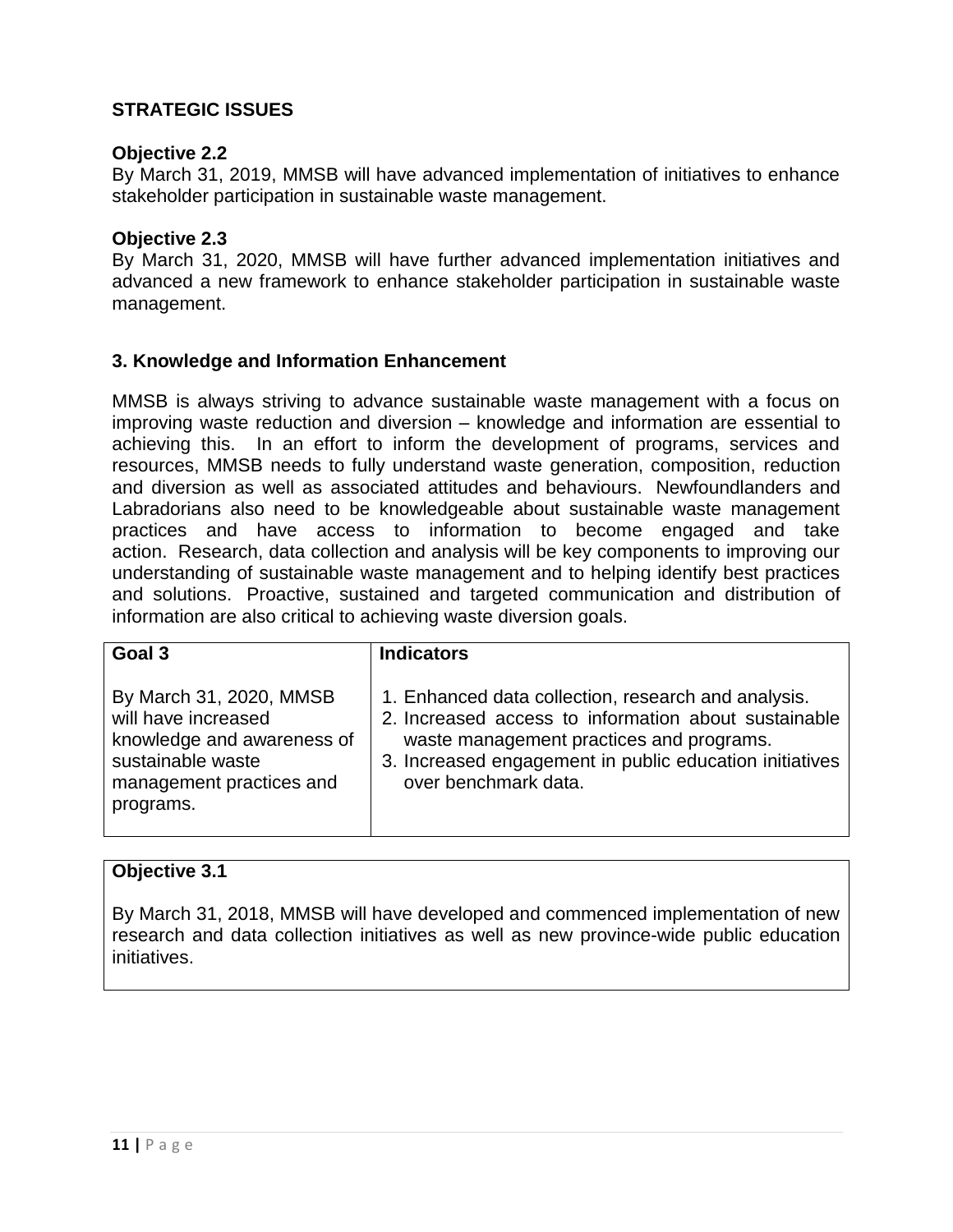### **Indicators**

- 1. Assessed and identified province-wide and stakeholder-specific research and data collection requirements.
- 2. Developed required research and data collection initiatives.
- 3. Collected and distributed waste generation, disposal and diversion data and also provided strategic counsel to stakeholders.
- 4. Evaluated the impact of the Rethink Waste public education program and identified opportunities with a focus on household hazardous waste (HHW), food waste reduction and the K-12 school program.
- 5. Developed province-wide public education initiatives to further support the Rethink Waste program and build on momentum achieved to date.
- 6. Increased public awareness and engagement.

#### **Objective 3.2**

By March 31, 2019, MMSB will have advanced implementation of new research and data collection initiatives as well as new province-wide public education initiatives.

#### **Objective 3.3**

By March 31, 2020, MMSB will have further advanced implementation of research and data collection initiatives as well as province-wide public education initiatives.